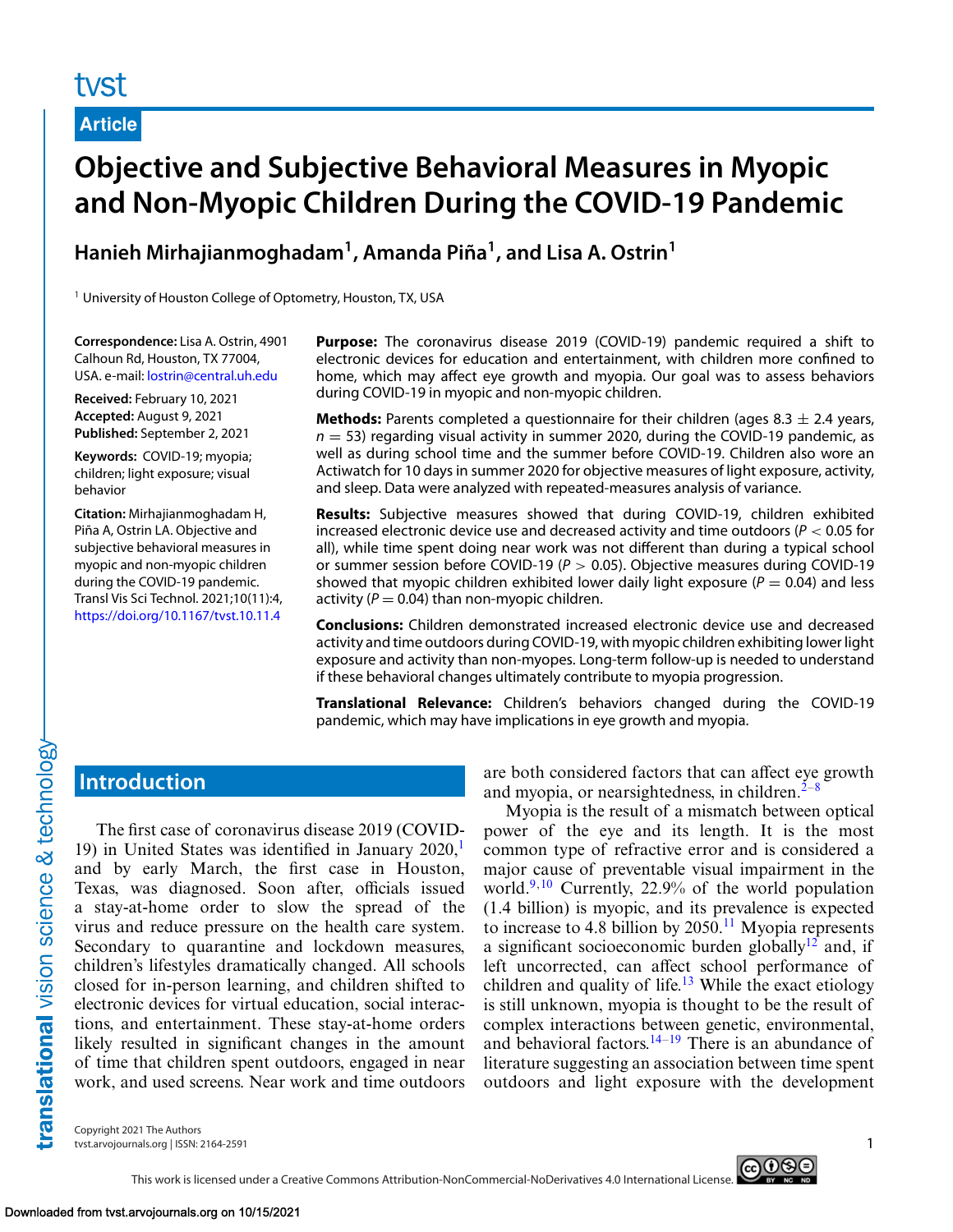and progression of myopia in children. $2-5,20$  According to these studies, less outdoor time and lower light exposure are correlated with increased myopia prevalence and, in some reports, also with myopia progression.<sup>5,20</sup> However, evidence concerning the role of near work in myopia onset and progression is conflicting. Many authors report that increased near work is associated with higher incidence of myopia in schoolage children, $6-8$  while others did not observe such a relationship. $2^{1-24}$  In addition, the contributions of screen time in myopia are not well understood. A recent review reported mixed findings with respect to an influence of screen time on myopia.<sup>25</sup>

The goal of this study was to assess subjective and objective measures of physical activity, outdoor time, near work, electronic device use, and sleep during summer 2020, while COVID-19–related quarantine measures were in place, in myopic and nonmyopic children, in the Houston area. Behaviors were compared with a typical summer and school session prior to the COVID-19 pandemic using a questionnaire.

# **Methods**

Healthy children between the ages of 5 and 12 years were recruited for this study through advertisements posted to faculty and staff of the University of Houston, word of mouth, and neighborhood Facebook groups. Written permission was obtained from all parents, and children provided assent. The study followed the tenets of the Declaration of Helsinki and was approved by the University of Houston Institutional Review Board. Data were collected between July and August 2020 and did not include any inlab visits in order to maintain social distancing and minimize spread of the virus. During this time, schools and summer activities were shut down due to COVID-19. Consent forms were delivered electronically. Upon verbal consent, study material was delivered to participants' address and left in mailbox or front porch for parents to retrieve. Signatures were obtained when material was delivered. After finishing the study, material was collected in the same manner by study personnel.

### **Subjective Measures Using Questionnaires**

Parents were asked to complete an activity questionnaire, the University of Houston Near Work, Environment, Activity, and Refraction (UH NEAR) survey (originally developed based on the questionnaire used in the Sydney Myopia Study and adapted here for assessment during the COVID-19 pandemic), $2,26$ for their children (see the supplementary file for the complete questionnaire used here). The survey included questions regarding demographics, ocular history, and visual activity. Parents filled out the survey for their children, which included three sets of questions, corresponding to three time sessions: (1) summer 2020 while COVID-19–related quarantine measures were in place for Houston, (2) a typical school session before COVID-19 (i.e., fall 2019), and (3) a typical summer session before COVID-19 (i.e., summer 2019). The order of the questions was similar for all participants, and observations from previous studies in which this questionnaire was used suggest that the total time to complete all three sets of questions was less than 15 minutes. Since there were no inlab visits, classification of refractive status (myopic or non-myopic) was based on a questionnaire using an indirect method technique. This method asks a series of questions about the use of eyeglasses and age of first dispensing and has been shown to have reasonable sensitivity and specificity (0.76 and 0.74, respectively) for determining whether a participant is myopic. $27$ Visual activity was assessed through questions about time spent outdoors, time in physical activities, and time doing near work (printed materials, computers, TV, and handheld electronic devices asked as separate items) on weekdays and weekends.

Near work was defined as the sum of hours per day spent viewing handheld electronic devices + reading printed materials such as book  $+$  writing, drawing, painting, and crafting. Electronic device use was defined as hours per day spent viewing handheld electronic devices  $+$  computer  $+$  TV. Physical activity was defined as hours per day spent in outdoor and indoor physical activities. Time outdoors was defined as hours per day of outdoor physical and leisure activities plus driving and riding in vehicle. Mean daily hours spent on each activity was calculated using the following equation:

Mean daily hours =  $[(\text{weekday hours} \times 5)]$ 

 $+$  (weekend hours  $\times$  2)]/7 (1)

### **Objective Measures Using Wearable Sensors**

In addition to questionnaires, children were asked to wear an actigraph device (Actiwatch Spectrum Plus; Philips Respironics, Bend, OR, USA) continuously for 10 days and nights during summer 2020. The Actiwatch Spectrum Plus is a small noninvasive wrist-worn activity monitoring and light-sensing device that measures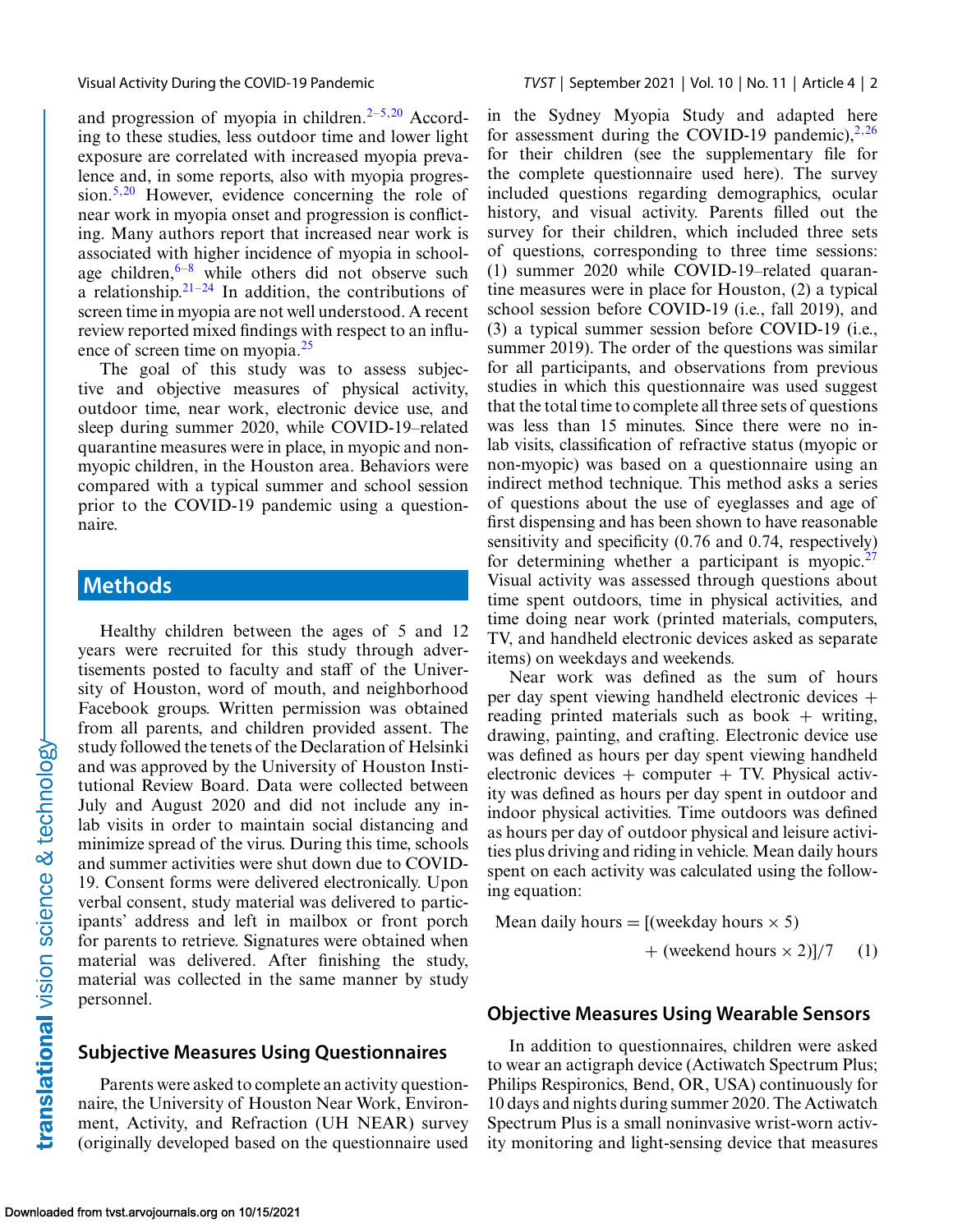physical activity, sleep, and ambient illumination. The Actiwatch has been widely used in behavioral and sleep studies in children and adults. $3,28-30$  $3,28-30$  The device is waterproof for up to 30 minutes and the battery lasts for up to 60 days when fully charged. The Actiwatch was set to average over 1-minute epochs. The device has a solid-state piezoelectric accelerometer with a 32- Hz sampling rate to measure physical activity in counts per minutes (CPM). From accelerometry, the software (Actiware 6.0.9) also provides sleep parameters, including wake time, sleep time, and sleep duration. Daily physical activity was calculated by averaging CPM for each participant's wake period. Ambient illumination is measured by color-sensitive photodiodes to quantify average daily light exposure (lux), daily cumulative light exposure (lux), and minutes spent outdoors (ambient illumination >1000 lux).<sup>[3,](#page-8-0)[30,31](#page-9-0)</sup> A previous study showed that at least one week of Actiwatch wear provides the most reliable estimate of outdoor light exposure for children.<sup>[32](#page-9-0)</sup> Sleep parameters were averaged across weekday nights (Sunday to Thursday nights) and weekend nights (Friday and Saturday nights). Similarly, light exposure and physical activity parameters were averaged across weekdays (Monday to Friday) and weekend days (Saturday to Sunday).

### **Data Analysis**

Results are presented as mean  $\pm$  standard error, unless otherwise noted. Statistical analysis was performed with SPSS 26 (IBM Corp., Armonk, NY, USA). Three-way repeated-measures analyses of variance (ANOVAs) were conducted to examine the effect of session and day of week (within-subject factors) and refractive error group (between-subject factor), as well as their interactions on subjective measures of sleep, time outdoors, physical activity, near work, and electronic device use. Session included three levels (COVID-19, typical summer, typical school). Day of week included two levels (weekday and weekend). Statistically significant interactions were followed by Bonferroni-adjusted pairwise comparisons. To compare objective measures of sleep, activity, and light exposure between refractive error groups, two-way repeated-measures ANOVAs with refractive error group as between-subject factor and day of the week as within-subject factor were conducted. While objective measures of time outdoors and sleep duration were available for the COVID-19 session, only subjective measures of time outdoors and sleep duration were available for a typical summer and a typical school session. Therefore, we have included time outdoors and sleep duration in both the subjective and objective analyses. To assess potential differences between objective and subjective measures of sleep duration and time outdoors, questionnaire data and Actiwatch data were compared using paired *t*-tests.

# **Results**

Participants included 53 children, ages  $8.3 \pm 2.4$ years (mean  $\pm$  standard deviation; range, 5–12), including 14 myopes (ages  $8.9 \pm 2.3$  years; 95% confidence interval [CI], 7.9–10.4) and 39 non-myopes (ages  $8.1 \pm$ 2.4 years; 95% CI, 7.3–8.8). Parent-reported race of the children was predominantly white  $(n = 39)$ , followed by African American ( $n = 7$ ), Asian ( $n = 5$ ), mixed ( $n = 1$ ) 1), and unknown  $(n = 1)$ . Ethnicity was self-reported as Hispanic for 10 children and non-Hispanic for 43 children. Race and ethnicity classification were based on recommendations from the US Census Bureau.<sup>[33](#page-9-0)</sup>

### **Subjective Measures**

Questionnaire-derived results for each of the three sessions, COVID-19, a typical summer, and a typical school session, are shown in the [Table.](#page-3-0) One participant was excluded from analysis of subjective measures because the values reported by parents were out of range and identified as extreme outliers; the parent estimated that the child had only 1 hour of sleep per night, 26 hours of near work per day, and 23 hours of outdoor time per day.

For subjective measures of time outdoors, a significant interaction between session and day of the week was observed  $(P = 0.006)$ . Pairwise comparison showed that on weekdays, children spent less time outdoors during COVID-19 than during a typical summer  $(P = 0.001)$  but similar to a typical school session  $(P = 1.0)$ . Based on parent report, average time outdoors on weekdays during the 2020 summer of COVID-19 was 2 hours less per day than during a typical summer before COVID-19 [\(Fig. 1A](#page-4-0)). On weekends, however, there was no significant difference in time spent outdoors between COVID-19 and other two sessions, and there were no significant differences between refractive error groups ( $P = 0.20$ ).

Subjective measures of physical activity did not vary by refractive error group ( $P = 0.70$ ), but the interaction between session and day of the week was significant  $(P = 0.046)$ . Parents reported that on weekdays during COVID-19, children spent less time engaged in physical activity (3.2  $\pm$  0.4 hours/d) than during a typical summer (4.3  $\pm$  0.4 hours/d,  $P = 0.002$ ) but similar to a typical school session  $(3.2 \pm 0.2 \text{ hours/d}, P = 1.0)$ [\(Fig. 1B](#page-4-0)).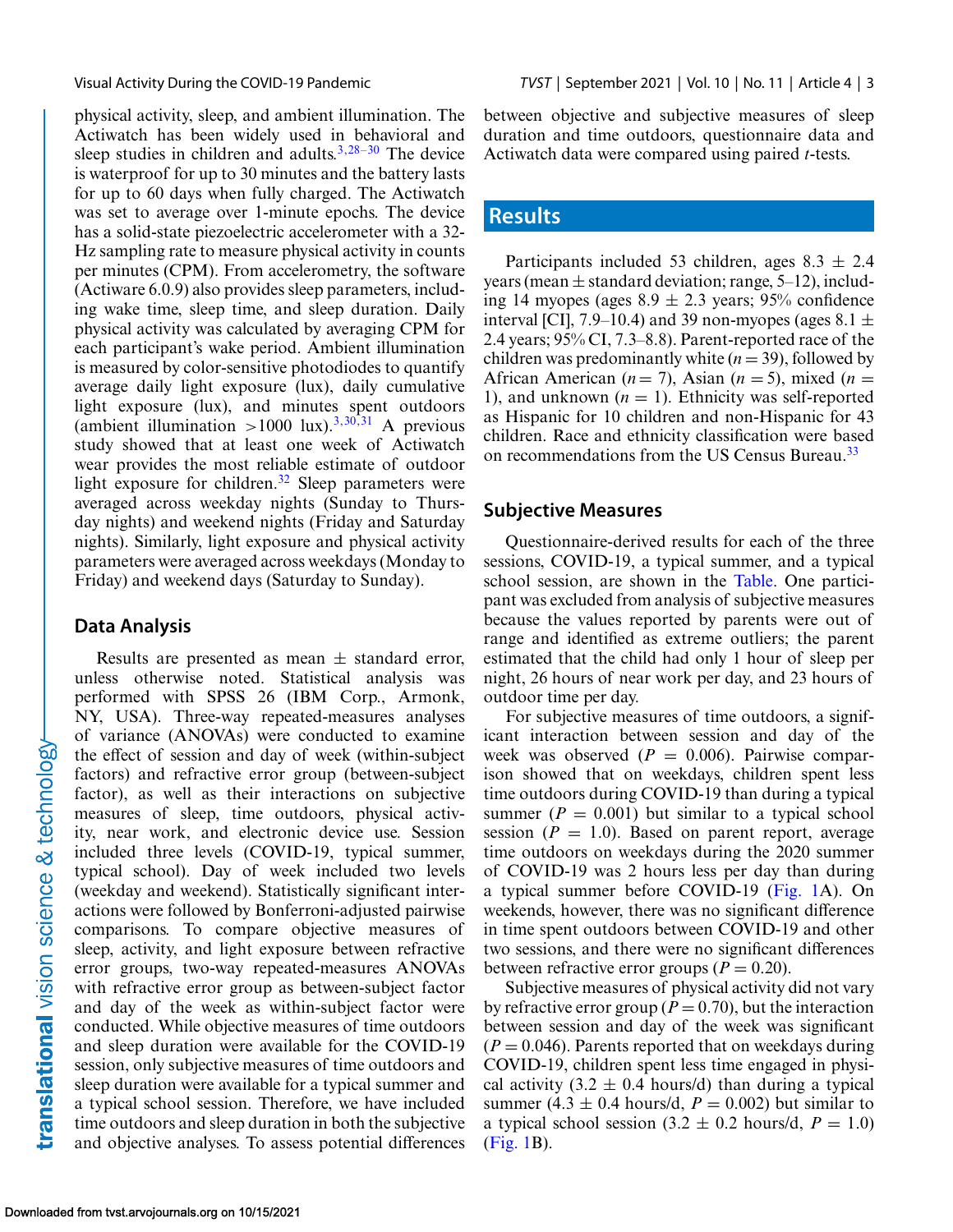### <span id="page-3-0"></span>**Table.** Children's Questionnaire-Derived Metrics

| Characteristic                        | COVID-19 (Summer 2020) |               | <b>Typical Summer</b> |               | <b>Typical School Session</b> |               |  |
|---------------------------------------|------------------------|---------------|-----------------------|---------------|-------------------------------|---------------|--|
|                                       | Weekday                | Weekend       | Weekday               | Weekend       | Weekday                       | Weekend       |  |
| Time outdoors (hours per day)         |                        |               |                       |               |                               |               |  |
| <b>Myopes</b>                         | $3.7 \pm 4.2$          | 5.1 $\pm$ 4.3 | $6.6 \pm 3.5$         | 7.8 $\pm$ 4.4 | 4.1 $\pm$ 2.0                 | $6.2 \pm 3.0$ |  |
| Non-myopes                            | 4.6 $\pm$ 3.6          | 5.4 $\pm$ 3.5 | $5.8 \pm 2.9$         | 5.6 $\pm$ 2.9 | 4.3 $\pm$ 2.0                 | 5.6 $\pm$ 2.8 |  |
| $P$ value                             |                        |               | $.007*$               |               |                               |               |  |
| Physical activity (hours per day)     |                        |               |                       |               |                               |               |  |
| <b>Myopes</b>                         | $2.9 \pm 2.0$          | $3.2 \pm 1.9$ | 4.2 $\pm$ 2.6         | 4.2 $\pm$ 2.4 | $3.0 \pm 1.3$                 | $3.2 \pm 1.1$ |  |
| Non-myopes                            | $3.5 \pm 2.3$          | $3.7 \pm 1.9$ | 4.4 $\pm$ 2.5         | $3.7 \pm 2.5$ | $3.4 \pm 1.6$                 | $3.4 \pm 2.0$ |  |
| $P$ value                             |                        | $.002*$       |                       |               |                               |               |  |
| Electronic device use (hours per day) |                        |               |                       |               |                               |               |  |
| <b>Myopes</b>                         | 7.8 $\pm$ 4.2          | $8.7 \pm 5.0$ | 5.6 $\pm$ 3.3         | 6.9 $\pm$ 4.0 | $3.6 \pm 2.1$                 | $6.0 \pm 4.0$ |  |
| Non-myopes                            | $6.8 \pm 3.7$          | 7.2 $\pm$ 3.8 | 4.2 $\pm$ 2.8         | $5.2 \pm 2.9$ | $3.2 \pm 2.1$                 | 4.8 $\pm$ 2.7 |  |
| $P$ value                             |                        |               | $-.001$               |               |                               |               |  |
| Near work (hours per day)             |                        |               |                       |               |                               |               |  |
| <b>Myopes</b>                         | 5.1 $\pm$ 1.9          | $5.0 \pm 2.1$ | 4.9 $\pm$ 1.8         | $5.2 \pm 2.5$ | 4.7 $\pm$ 1.8                 | 5.3 $\pm$ 2.2 |  |
| Non-myopes                            | 4.6 $\pm$ 2.4          | 4.4 $\pm$ 2.1 | $3.7 \pm 1.8$         | $3.7 \pm 1.8$ | 4.8 $\pm$ 2.5                 | 4.1 $\pm$ 2.4 |  |
| P value                               |                        |               | $\mathbf{.3}$         |               |                               |               |  |
| Sleep (hours per day)                 |                        |               |                       |               |                               |               |  |
| <b>Myopes</b>                         | $8.9 \pm 1.1$          | $9.0 \pm 1.1$ | $8.7 \pm 1.4$         | $9.2 \pm 1.2$ | $8.2 \pm 0.7$                 | $9.1 \pm 1.1$ |  |
| Non-myopes                            | $9.4 \pm 1.2$          | $9.6 \pm 1.1$ | $9.4 \pm 1.1$         | $9.4 \pm 1.1$ | $9.3 \pm 1.1$                 | $9.3 \pm 1.2$ |  |
| $P$ value                             |                        |               |                       | .13           |                               |               |  |

Mean  $\pm$  standard deviation hours per day spent outdoors, in physical activity, using electronic devices, engaged in near work, and sleep duration for myopic ( $n = 13$ ) and non-myopic ( $n = 39$ ) children during COVID-19, a typical summer, and a typical school session on weekdays and weekends. P value is shown for the main effect of session.

 $*$ Significant at  $P < 0.05$ .

Daily electronic device use increased on weekdays and weekends during COVID-19 (7.3  $\pm$  0.6 and 7.9  $\pm$ 0.7 hours) compared to a typical summer  $(4.9 \pm 0.5)$ and  $6.1 \pm 0.5$  hours,  $P < 0.001$  for both weekdays and weekends) and to a typical school session  $(3.4 \pm 0.3)$ and  $5.4 \pm 0.5$  hours,  $P < 0.001$  for both weekdays and weekend) [\(Fig. 1C](#page-4-0)). For all sessions, electronic device use was longer on weekends compared to weekdays  $(P = 0.047, P = 0.001, \text{ and } P < 0.001 \text{ for COVID-}$ 19, typical summer, and typical school sessions, respectively). Time spent doing near work was not significantly different between sessions, days of the week, or refractive error groups ( $P > 0.05$  for all) [\(Fig. 1D](#page-4-0)).

For subjective measures of sleep duration, there was a statistically significant three-way interaction between session, refractive error group, and day of the week on sleep duration ( $P = 0.04$ ). Follow-up analysis showed that during a typical school session, myopic children slept 51 minutes longer on weekends compared with weekdays  $(P = 0.004)$ , and on weekdays, myopes slept 64 minutes less compared with non-myopes (*P*  $= 0.002$ ). However, for a typical summer and for the COVID-19 summer, there were no significant interactions between refractive error group and day of the week ( $P > 0.05$  for all).

### **Objective Measures during COVID-19**

On average, children wore the Actiwatch for  $7 \pm$ 1 weekdays and  $2.4 \pm 0.7$  weekend days. Children's Actiwatch-derived objective measures are shown by refractive error group and day in [Figure 2.](#page-4-0) During COVID-19, myopic children had significantly lower daily light exposure (183.6  $\pm$  39.3 lux) than non-myopic children (279.5  $\pm$  23.5 lux, *P* = 0.04), with no differences between weekdays and weekends. However, while myopic children tended to spend less time outdoors  $(0.7 \pm 0.2)$  hours per day) than non-myopic children  $(1.0 \pm 0.1)$  hours per day), the difference did not reach significance (*P*  $= 0.09$ ). Myopic children demonstrated less physical activity during COVID-19 than non-myopic children  $(P = 0.04)$ . Mean difference between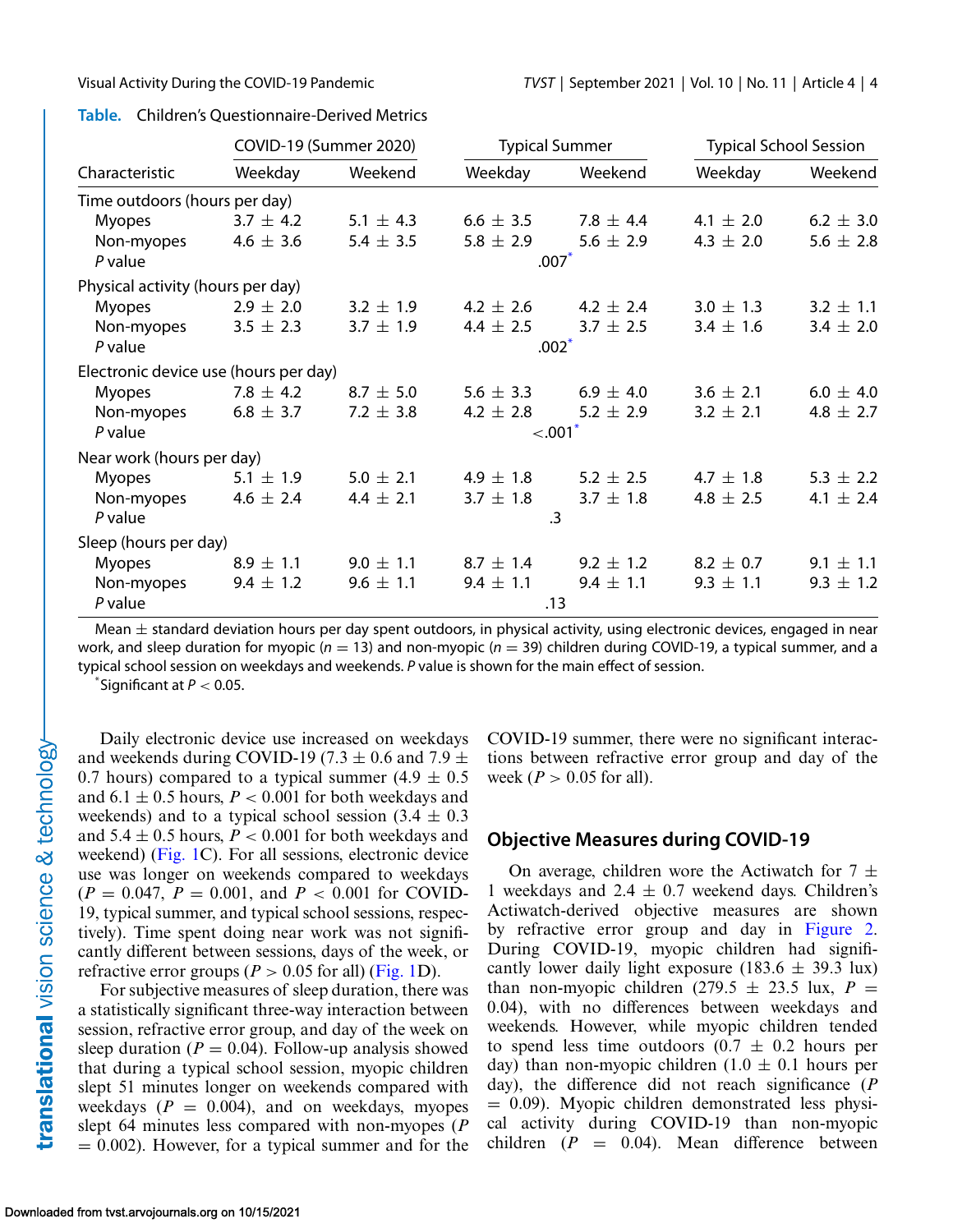<span id="page-4-0"></span>





**Figure 1.** Questionnaire-derived mean daily hours spent in (A) outdoor time, (B) physical activity, (C) electronic device use, and (D) near work for myopic (filled bars) and non-myopic (open bars) children on weekdays and weekends for the COVID-19 session, a typical summer session, and a typical school session. Error bars represent standard error. Asterisks represent statistically significant differences ( $P < 0.05$ ) determined by three-way repeated-measures ANOVAs.



**Figure 2.** Children's Actiwatch-measured (A) daily light exposure (lux), (B) time outdoors (hours), (C) physical activity (counts per minute), and (D) sleep duration (hours) for each refractive error group on weekdays and weekends during COVID-19. Error bars represent standard error. \*Significance at  $P < 0.05$ .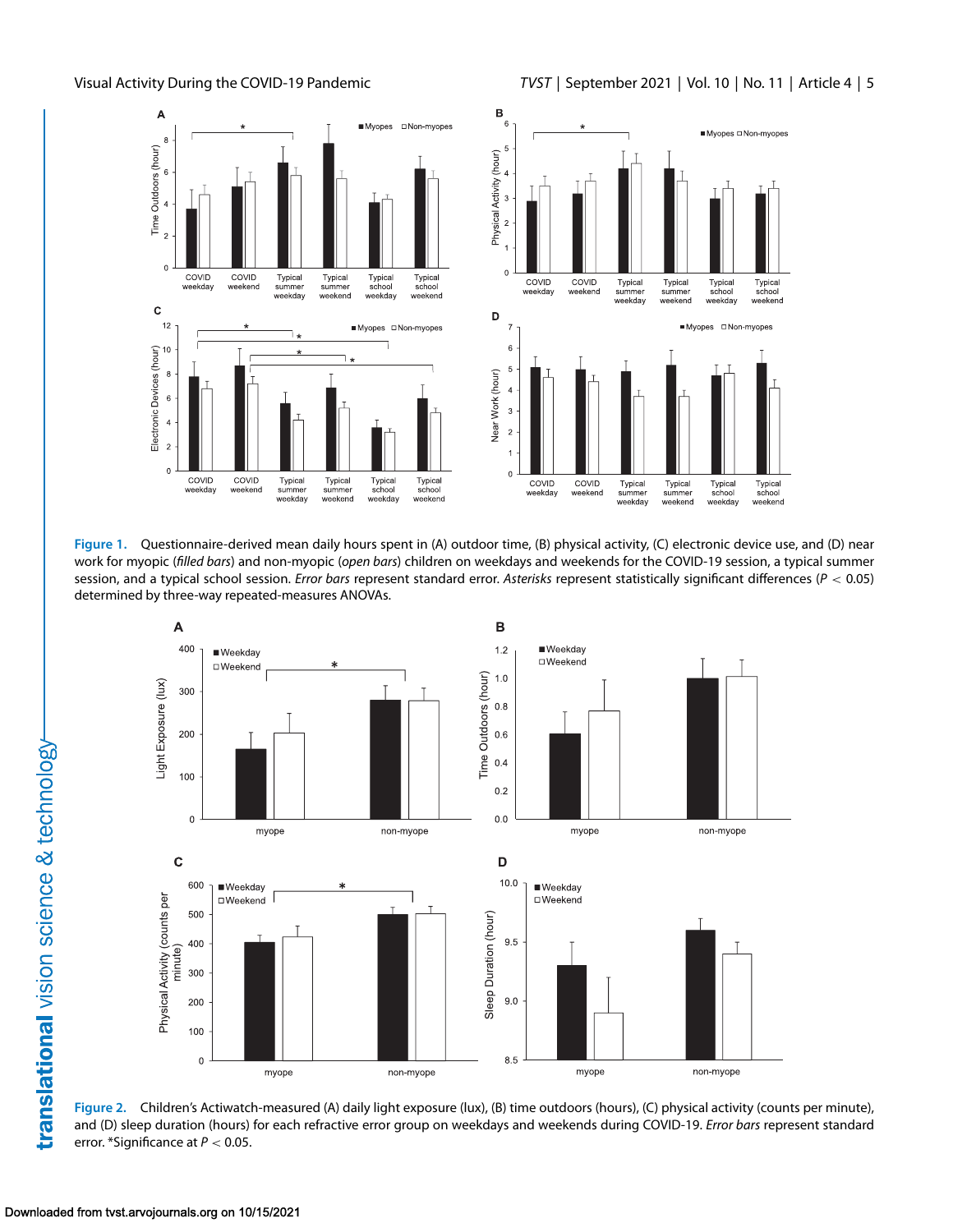

**Figure 3.** Subjective versus objective measures of mean daily (A) time outdoors (hours) and (B) sleep duration (hours) for all children during summer 2020. Solid line represents the 1:1 relationship.

two groups was 87 CPM. Sleep duration was not significantly different between refractive error groups  $(P = 0.06)$ , with a mean daily duration of  $9.4 \pm 0.1$ hours.

### **Comparing Objective and Subjective Measures during COVID-19**

During the COVID-19 session, both subjective questionnaire-derived data and objective Actiwatchmeasured data were available for time spent outdoors and sleep duration in children (Fig. 3). Time outdoors was significantly different between two methods (*P*  $< 0.0001$ ), with parents reporting 4.6  $\pm$  0.5 hours outdoors per day during COVID-19 compared with Actiwatch-measured time outdoors (exposed to  $>1000$ ) lux) per day of  $0.9 \pm 0.1$  hours. Three data points were identified as outliers (Fig. 3A). However, removing them did not change the results of the paired *t*test used to compare objective and subjective measurements. There were no significant differences between objective and subjective measures of sleep duration during quarantine  $(P = 0.32)$ .

## **Discussion**

Behavioral differences between myopic and nonmyopic children have been well studied; however, previous findings cannot be extrapolated to how children may behave during an unprecedented pandemic era. The goal of this study was to assess sleep, time outdoors, physical activity, near work, and electronic device use during the COVID-19 pandemic (summer 2020) in myopic and non-myopic children and to compare these behaviors with a typical time prior to the COVID-19 pandemic. Children's behaviors changed during the COVID-19 pandemic and varied between myopes and non-myopes. Based on parent report, children's electronic device use increased, and physical activity and time outdoors decreased during COVID-19. Objective measures showed that during COVID-19, myopic children exhibited lower daily light exposure and physical activity than non-myopes.

Our subjective results confirm a significant increase in electronic device use during COVID-19 compared to pre–COVID-19 on both weekdays and weekends for children. As a result of critical measures to slow the spread of the virus during summer 2020, children's organized camps and summer activities were canceled and children were confined to home. Our findings show that children spent more time playing video games and watching shows on handheld electronic devices such as tablets and smartphones, as well as computer and TV. In addition to summer activities being canceled, the prolonged spread of COVID-19 shifted many schools to virtual learning and online classes going into fall 2020 and spring 2021 semesters. Therefore, increases in electronic device use have likely persisted. Given that the study period was summer 2020 and there were no official school classes or assignments, our study might not have fully captured the increased use of electronic devices during the COVID-19 pandemic that resulted from a shift to virtual education. Speculation exists whether increased electronic device use and near work during the COVID-19 pandemic will affect myopia development and progression.<sup>[34,35](#page-9-0)</sup> Although many studies have reported that use of electronic devices and longer screen time are associated with a higher rate of myopia in children,  $36,37$  a recent meta-analysis argues that the results are mixed and not convincing.<sup>25</sup> Such discrepancies highlight the importance of objective measures of working distance and improved methods to quantify screen time. Working distance  $( $30 \text{ cm}$ )$ was reported to be linked to higher risk of developing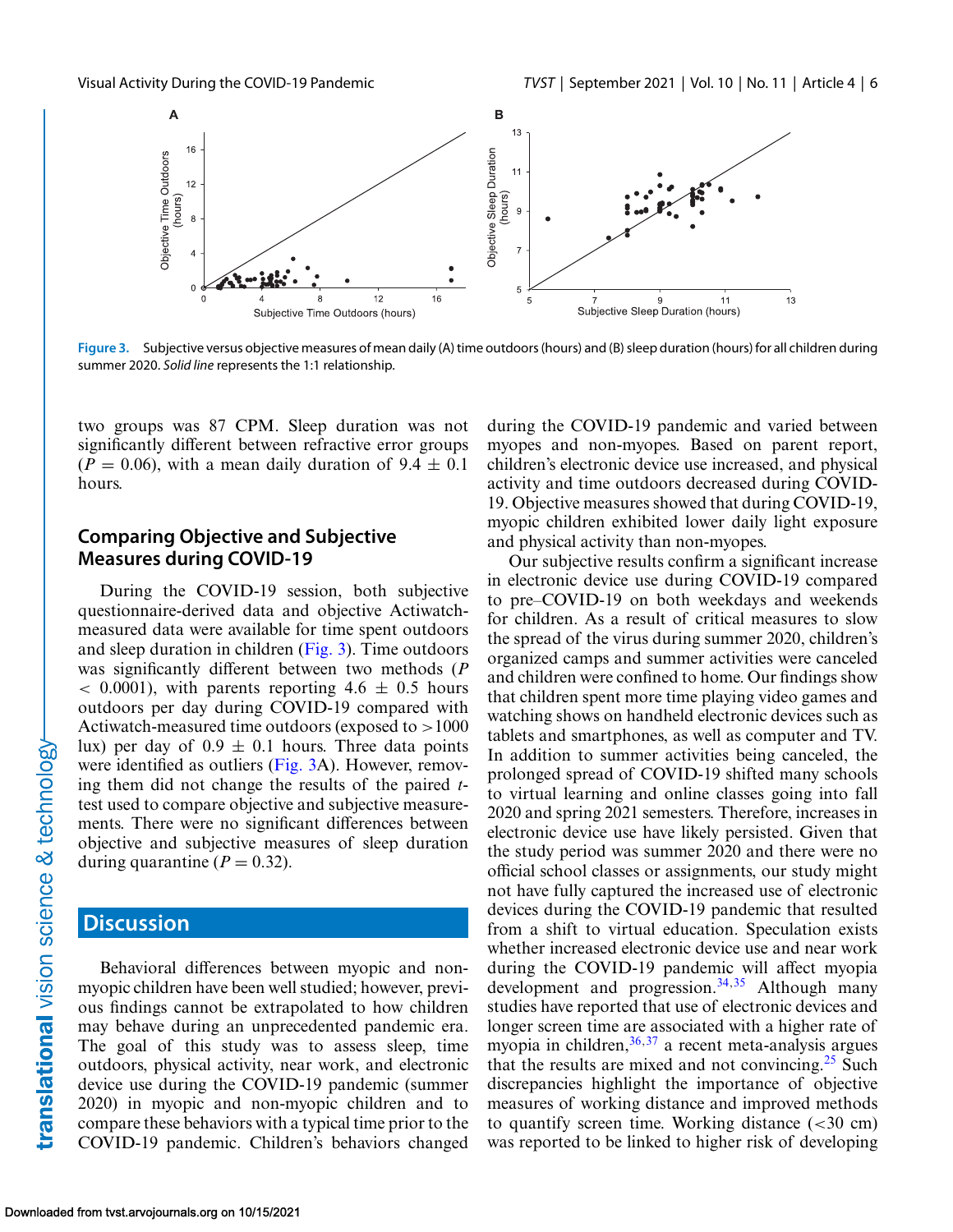myopia in a Sydney myopia study.<sup>17</sup> Objective measures of working distance have shown that myopic children spent more time on activities at distances <20 cm compared to non-myopic children.<sup>[38](#page-9-0)</sup> Our results show that during COVID-19, use of handheld electronic devices was significantly more than sessions prior to the pandemic. As the distance to hold such devices is often  $<$ 30 cm,  $39$  such increases may eventually affect myopia development in children.

Despite increased use of handheld electronic devices during COVID-19, time spent on near work was not significantly different for children during COVID-19 in the summer. In our study, near work was defined as sum of hours per day spent using handheld electronic devices, reading printed materials, and writing and drawing. Increased use of handheld electronic devices was accompanied with shorter duration of reading printed materials and writing. The average time spent reading and writing during the summer COVID-19 pandemic, as well as for a typical summer, was 2.4 hours per day but was 3 hours (outside of school) during a typical school session.

Based on the questionnaire, children used electronic devices more during the COVID-19 pandemic. Electronic devices such as smartphones, tablets, and computer monitors emit short-wavelength light in the blue range of the spectrum. Exposure to artificial blue light emitted by such devices, especially in the evening, may suppress melatonin, the sleeppromoting hormone; shift the circadian clock $40, \overline{41}$ ; alter sleep/wake pattern; and reduce sleep quality in children. $42,43$  Sleep duration and quality are thought to be major influencers on academic performance in children and adolescents.<sup>44,45</sup> Despite the increase in electronic device use, average sleep duration for children during the COVID-19 pandemic was not significantly different from typical school and summer sessions. Considering that the period of data collection was during the early phase of the pandemic, it is possible that increased screen time did not affect sleep duration immediately. Additionally, sleep duration and quality might be affected by many factors during the pandemic,  $46-48$  which makes it challenging to assess the sole effect of screen time. Nonetheless, objective longitudinal studies are needed to elucidate the effects of increased screen time on sleep pattern, duration, and quality.

During the COVID-19 pandemic, myopic children exhibited significantly lower daily light exposure compared to non-myopic children, as measured objectively using the Actiwatch. Trends suggest that time spent outdoors was also lower in myopic children; however, these differences did not reach statistical

significance. The finding of lower daily light exposure in myopes is consistent with previous studies, before COVID-19, which measured light exposure objectively. $3,49$  $3,49$ 

Based on previous objective measurements from our laboratory during summer  $2017<sup>30</sup>$  in 60 children aged 5 to 10 years, mean daily physical activity, sleep duration, and outdoor time were  $564 \pm 18$  CPM, 9.3  $\pm$  0.1 hours, and 110  $\pm$  6 minutes, respectively. Our objective measurements during the COVID-19 pandemic (using similar Actiwatch) showed almost 100 CPM less physical activity (479  $\pm$  19 CPM) and half of the time outdoors  $(55 \pm 6 \text{ minutes})$  but almost similar sleep duration (9.4  $\pm$  0.1 hours). Mean daily light exposure between two studies was remarkably different: 255 lux in the current study compared to almost 2000 lux in the previous study. Mean daily light exposure measured during the COVID-19 pandemic was even less than spring (1500 lux) and summer (1000 lux) values reported in the previous study. Although age range of children in our current study (5 to 12 years old) was slightly wider compared to the previous study (5 to 10 years old), mean age was comparable (8.3 and 7.6 years for the current and previous studies, respectively). Additionally, percentage of myopic children in both studies was similar (26% in the current study compared to 17% in the previous study).

According to the questionnaire, time spent outdoors for children in the summer during the COVID-19 pandemic was on average 2 hours less per day compared to their typical summer prior to COVID-19. Although it was significantly less than a typical summer session, estimated outdoor time was  $4.6 \pm 0.5$  hours per day during the COVID-19 summer, which seems high considering the stay-at-home order in place and does not seem to represent changes in outdoor time during the pandemic. Objective data from the Actiwatch, however, show that outdoor time was on average less than an hour per day. Outdoor time is known to have a protective effect against myopia, and many studies indicated that more time outdoors lowers the odds ratio of myopia. $2,50,51$  $2,50,51$  An additional hour of time outdoors for children reduces odds of myopia by 2% in a metaanalysis study after adjusting for confounders. $52$  As discussed above earlier, in a study previously conducted in our laboratory,  $30$  time outdoors, measured objectively using the Actiwatch, during summer 2017 for 60 children aged 5 to 10 years was on average 110 minutes, which is almost 1 hour more compared to children's outdoor time in the current study during the summer COVID-19 pandemic. These findings suggest that decreased outdoor time during the COVID-19 pandemic may lead to increases in myopia in the future.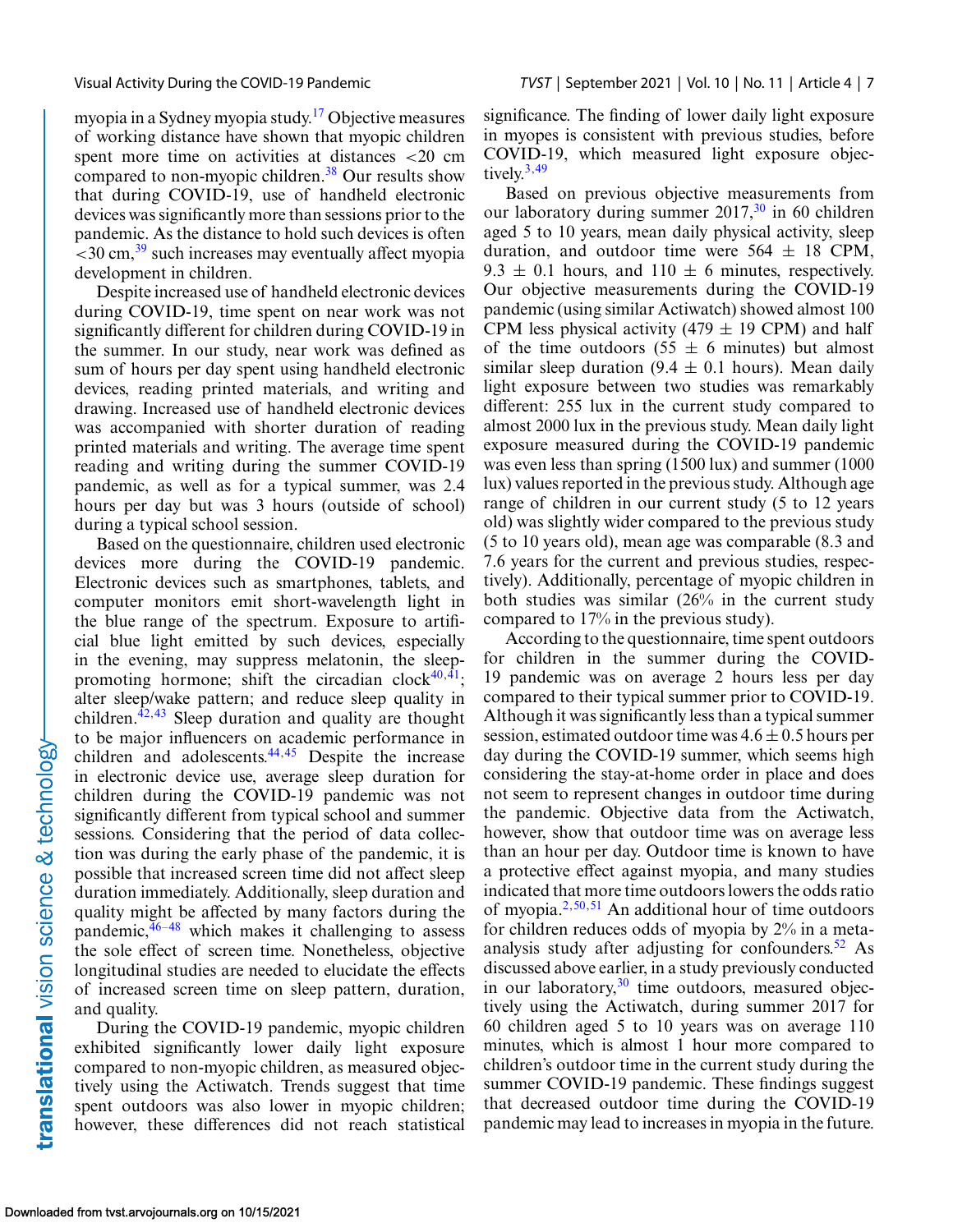The average level of physical activity (measured objectively) was lower in myopic compared to nonmyopic children. Many questionnaire-based studies reported a similar trend in children.<sup>[6,](#page-8-0)[53,54](#page-9-0)</sup> Some groups quantified physical activity objectively using an accelerometer<sup>[3,](#page-8-0)30,55,56</sup>; however, even objective reports in various studies are conflicting. The association between physical activity and myopia is confounded by time outdoors. In our cohort, we observed a significant correlation between time spent outdoor and physical activity  $(r = .35, P = 0.01)$ . However, only the latter was significantly different between refractive error groups. Whether physical activity has an independent effect on myopia development and progression or its effect is related to time outdoors requires further investigation.

It is well established that environmental factors affect myopia development and eye growth. The COVID-19 pandemic has provided a unique experimental opportunity to observe how myopes and nonmyopes respond to an environmental situation that affects both refractive error groups. Some differences observed between refractive error groups are what we would expect during the non–COVID-19 time. We expected less light exposure in the myopic group based on previous findings, but we also found less physical activity for myopes during the COVID-19 session, whereas Read et al. $<sup>3</sup>$  $<sup>3</sup>$  $<sup>3</sup>$  did not observe significant</sup> differences in physical activity between myopic and emmetropic children. Likewise, in previous longitudinal studies, researchers found no association between physical activity and myopia in children. $30,57$  $30,57$ 

Myopic children slept longer on weekends compared with weekdays during a typical school session, as determined by parent report. Variation in sleep duration between days of the week is of importance as studies suggest its negative physiologic effect.<sup>58,59</sup> Our finding is consistent with objective findings of Ostrin et al. $28$  However, the number of myopic children in our study was small; future studies should include a larger sample size to better understand the link between myopia and sleep duration.

The long-term impact of the COVID-19 pandemic and corresponding preventive strategies on myopia development and progression may not be known for some time. A recent cross-sectional vision screening study in China reported that children aged 6 to 8 years showed a significant myopic shift in 2020 compared to the same age group from 2015 to  $2019<sup>60</sup>$  $2019<sup>60</sup>$  $2019<sup>60</sup>$  Children in that study were screened in June 2020, after 6 months of home confinement. Longer follow-up is needed to understand how the COVID-19 pandemic contributes to increased myopia onset and progression in different parts of the world, especially in countries where the incidence of myopia was already rising.

Limitations of our study included a small sample size with a limited number of myopic children. The children in this study were primarily white, with smaller numbers of African Americans and Asians. This ethnic distribution approximately matches that of Houston, Texas, <sup>61</sup> but does lack diversity. As classification of the refractive error group was done indirectly to maintain social distancing during the height of quarantine, there is a possibility of misclassification of refractive status of participants, and we cannot comment on the distribution of participants' refractive error. Furthermore, children wore the Actiwatch only for 10 days, which may not necessarily represent the spectrum of children's behavior during the entire 3 months of summer 2020. Moreover, questionnairederived assessment of behavior is subject to recall bias, and estimates of total activities were greater than 24 hours in some cases. Hence, future studies should focus on using objective measures to quantify visual activities such as near work. Additionally, in our study, parents completed the questionnaire for their children, and as many parents were also working from home, they might not have fully observed children's engagement in various activities. Another limitation of the study is that we do not know which parent completed the survey or have any information on how much time the parents actually spent with their child.

In conclusion, we objectively quantified light exposure, physical activity, and sleep in a cohort of children during the COVID-19 pandemic. We also used a questionnaire to compare behaviors to those before the COVID-19 pandemic for children. Our results indicate that children's use of electronic devices increased while their physical activity and time outdoors decreased during the pandemic compared to before the pandemic. Objective measures acquired during the pandemic showed that myopic children exhibited significantly lower daily light exposure and physical activity compared to non-myopic children. As the COVID-19 pandemic and quarantine-related measures continue in many countries, it is important to document behavioral changes in larger cohorts to understand contributions to myopia onset and progression in children.

# **Acknowledgments**

Supported by National Eye Institute Grants T35 EY07088 and R01 EY030193. The data used for the current study are available from the corresponding author upon request.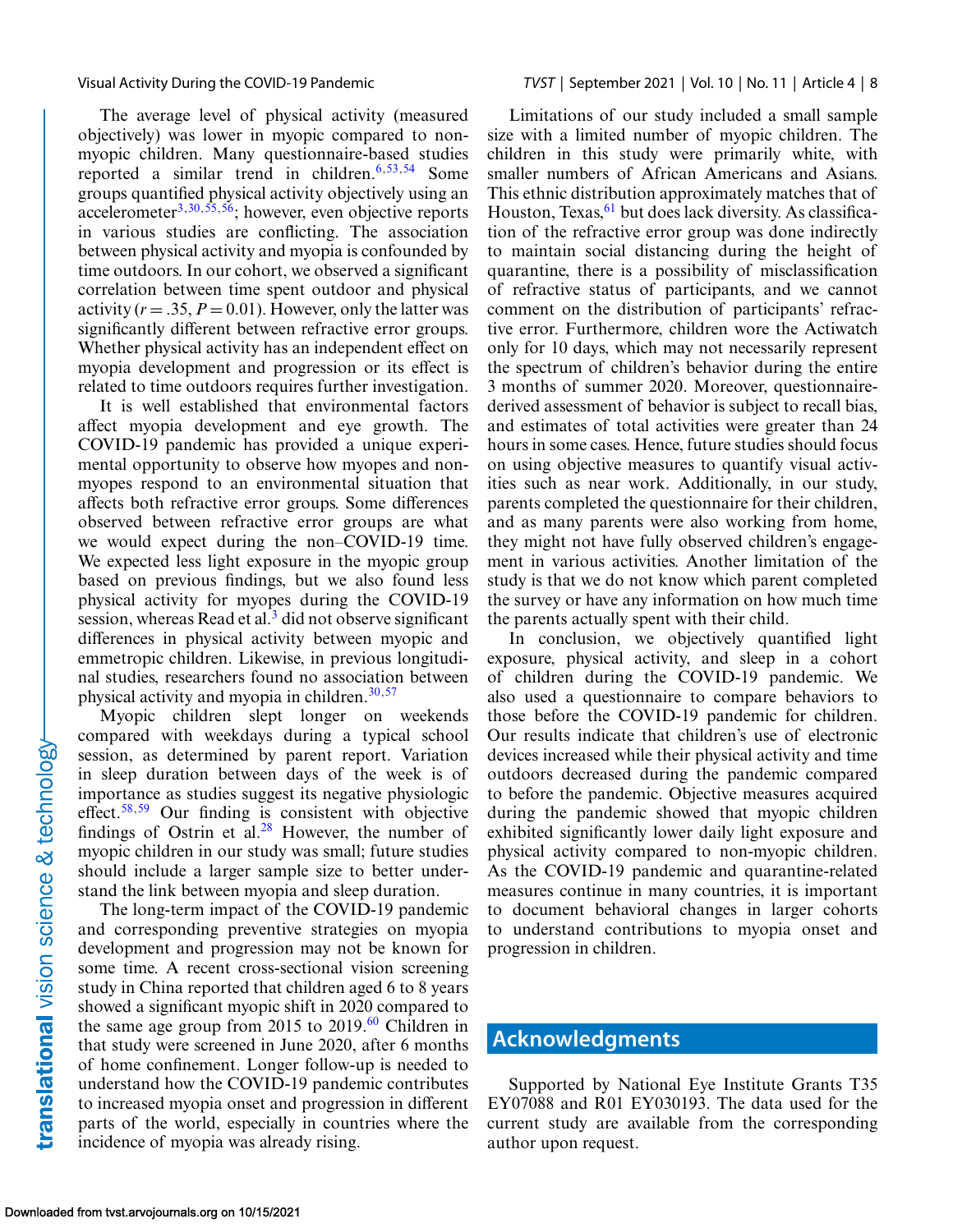<span id="page-8-0"></span>Disclosure: **H. Mirhajianmoghadam**, None; **A. Piña**, None; **L.A. Ostrin**, None

# **References**

- 1. Centers for Disease Control and Prevention. First travel-related case of 2019 novel coronavirus detected in United States. https://www.cdc.gov/ media/releases/2020/p0121-novel-coronavirus[travel-case.html. Accessed December 20, 2020.](https://www.cdc.gov/media/releases/2020/p0121-novel-coronavirus-travel-case.html)
- 2. Rose KA, Morgan IG, Ip J, et al. Outdoor activity reduces the prevalence of myopia in children. *Ophthalmology*. 2008;115:1279–1285.
- 3. Read SA, Collins MJ, Vincent SJ. Light exposure and physical activity in myopic and emmetropic children. *Optom Vis Sci*. 2014;91:330– 341.
- 4. Guo Y, Liu LJ, Xu L, et al. Myopic shift and outdoor activity among primary school children: one-year follow-up study in Beijing. *PLoS One*. 2013;8:e75260.
- 5. Guo Y, Liu LJ, Tang P, et al. Outdoor activity and myopia progression in 4-year follow-up of Chinese primary school children: the Beijing Children Eye Study. *PLoS One*. 2017;12:1–14.
- 6. Mutti DO, Mitchell GL, Moeschberger ML, et al. Parental myopia, near work, school achievement, and children's refractive error. *Invest Ophthalmol Vis Sci*. 2002;43:3633–3640.
- 7. French AN, Morgan IG, Mitchell P, et al. Risk factors for incident myopia in Australian schoolchildren: the Sydney Adolescent Vascular and Eye Study. *Ophthalmology*. 2013;120:2100– 2108.
- 8. Lin Z, Vasudevan B, Mao GY, et al. The influence of near work on myopic refractive change in urban students in Beijing: a three-year followup report. *Graefe's Arch Clin Exp Ophthalmol*. 2016;254:2247–2255.
- 9. Congdon NG, Friedman DS, Lietman T. Important causes of visual impairment in the world today. *JAMA*. 2003;290:2057–2060.
- 10. Morgan IG, Ohno-Matsui K, Saw S. Myopia. *Lancet*. 2012;379:1739–1748.
- 11. Holden BA, Fricke TR, Wilson DA, et al. Global prevalence of myopia and high myopia and temporal trends from 2000 through 2050. *Ophthalmology*. 2016;123:1036–1042.
- 12. Foster PJ, Jiang Y. Epidemiology of myopia. *Eye*. 2014;28:202–208.
- 13. Congdon N, Burnett A, Frick K. The impact of uncorrected myopia on individuals and society. *Community Eye Health*. 2019;32:7–8.
- 14. Hammond CJ, Snieder H, Gilbert CE, et al. Genes and environment in refractive error: the Twin Eye Study. *Invest Ophthalmol Vis Sci*. 2001;42:1232– 1236.
- 15. Lyhne N, Sjølie AK, Kyvik KO, et al. The importance of genes and environment for ocular refraction and its determiners: a population based study among 20–45 year old twins. *Br J Ophthalmol*. 2001;85:1470–1476.
- 16. Ip JM, Rose KA, Morgan IG, et al. Myopia and the urban environment: findings in a sample of 12-year-old Australian school children.*Invest Ophthalmol Vis Sci*. 2008;49:3858–3863.
- 17. Ip JM, Saw S-M, Rose KA, et al. Role of near work in myopia: findings in a sample of Australian school children. *Invest Ophthalmol Vis Sci*. 2008;49:2903–2910.
- 18. Liang YB, Lin Z, Vasudevan B, et al. Generational difference of refractive error in the baseline study of the Beijing Myopia Progression Study. *Br J Ophthalmol*. 2013;97:765.
- 19. Verhoeven VJM, Hysi PG, Wojciechowski R, et al. Genome-wide meta-analyses of multiancestry cohorts identify multiple new susceptibility loci for refractive error and myopia. *Nat Genet*. 2013;45:314–318.
- 20. Read SA, Collins MJ, Vincent SJ. Light exposure and eye growth in childhood. *Invest Ophthalmol Vis Sci*. 2015;56:6779–6787.
- 21. Saw S-M, Shankar A, Tan S-B, et al. A cohort study of incident myopia in Singaporean children. *Invest Ophthalmol Vis Sci*. 2006;47:1839–1844.
- 22. Jones-Jordan LA, Sinnott LT, Cotter SA, et al. Time outdoors, visual activity, and myopia progression in juvenile-onset myopes. *Invest Ophthalmol Vis Sci*. 2012;53:7169–1775.
- 23. Wu PC, Tsai CL, Wu HL, et al. Outdoor activity during class recess reduces myopia onset and progression in school children. *Ophthalmology*. 2013;120:1080–1085.
- 24. Lin Z, Vasudevan B, Jhanji V, et al. Near work, outdoor activity, and their association with refractive error. *Optom Vis Sci*. 2014;91:376–382.
- 25. Lanca C, Saw SM. The association between digital screen time and myopia: a systematic review. *Ophthalmic Physiol Opt*. 2020;40:216–129.
- 26. Williams R, Bakshi S, Ostrin EJ, et al. Continuous objective assessment of near work. *Sci Rep*. 2019;9:1–10.
- 27. Walline JJ, Zadnik K, Mutti DO. Validity of surveys reporting myopia, astigmatism, and presbyopia. *Optom Vis Sci*. 1996;73:376–381.
- 28. Ostrin LA, Read SA, Vincent SJ, et al. Sleep in myopic and non-myopic children. *Transl Vis Sci Technol*. 2020;9:1–13.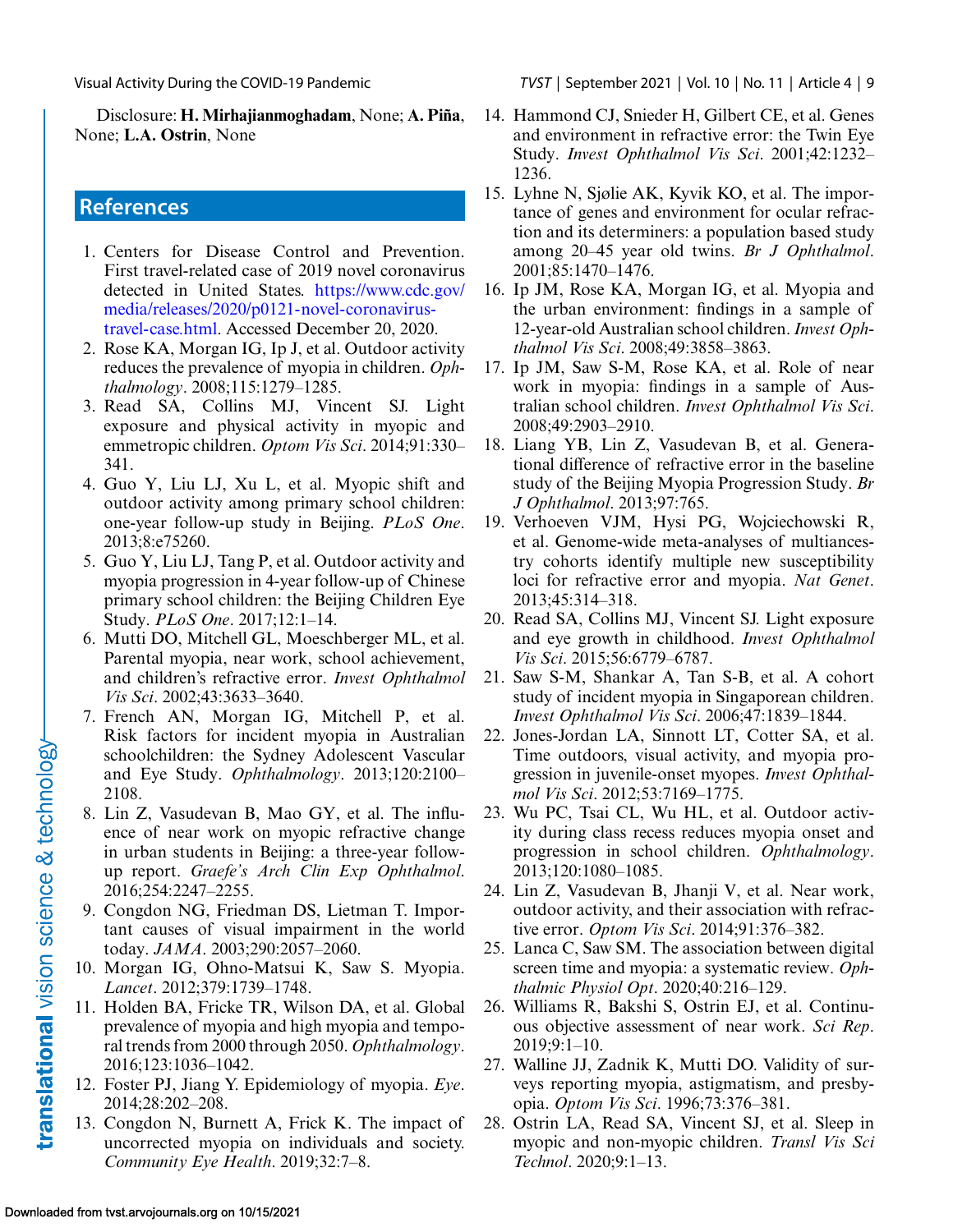- 29. Bélanger M-È, Bernier A, Paquet J, et al. Validating actigraphy as a measure of sleep for preschool children. *J Clin Sleep Med*. 2013;9:701–706.
- 30. Ostrin LA, Sajjadi A, Benoit JS. Objectively measured light exposure during school and summer in children. *Optom Vis Sci*. 2018;95:332–342.
- 31. Dharano R, Lee C-F, Theng ZX, et al. Comparison of measurements of time outdoors and light levels as risk factors for myopia in young Singapore children. *Eye*. 2012;26:911–918.
- 32. Ulaganathan S, Read SA, Collins MJ, et al. Measurement duration and frequency impact objective light exposure measures. *Optom Vis Sci*. 2016;94:588–597.
- 33. United States Census Bureau. About race. [https://www.census.gov/topics/population/race/](https://www.census.gov/topics/population/race/about.html) about.html. Accessed March 15, 2021.
- 34. Wai WC, Tsai A, Jonas JB, et al. Digital screen time during COVID-19 pandemic: risk for a further myopia boom? *Am J Ophthalmol*. 2020;223:333– 337.
- 35. Sumitha M, Sanjay S, Kemmanu V, et al. Will COVID-19 pandemic-associated lockdown increase myopia in Indian children? *Indian J Ophthalmol*. 2020;68:1496.
- 36. Saw SM, Chua WH, Hong CY, et al. Nearwork in early-onset myopia. *Invest Ophthalmol Vis Sci*. 2002;43:332–339.
- 37. Yang GY, Huang LH, Schmid KL, et al. Associations between screen exposure in early life and myopia amongst Chinese preschoolers. *Int J Environ Res Public Health*. 2020;17:1–16.
- 38. Wen L, Cao Y, Cheng Q, et al. Objectively measured near work, outdoor exposure and myopia in children. *Br J Ophthalmol*. 2020;104:1542–1547.
- 39. Bhandari KR, Ostrin LA. Investigation of working distances in myopic and non-myopic children. *Optom Vis Sci.* 2020;97:E-abstract 200050.
- 40. Cajochen C, Frey S, Anders D, et al. Evening exposure to a light-emitting diodes (LED)-backlit computer screen affects circadian physiology and cognitive performance. *J Appl Physiol*. 2011;110:1432– 1438.
- 41. Lockley SW, Brainard GC, Czeisler CA. High sensitivity of the human circadian melatonin rhythm to resetting by short wavelength light. *J Clin Endocrinol Metab*. 2003;88:4502–4505.
- 42. Higuchi S, Nagafuchi Y, Lee S, et al. Influence of light at night on melatonin suppression in children. *J Clin Endocrinol Metab*. 2014;99:3298–3303.
- 43. Magee CA, Lee JK, Vella SA. Bidirectional relationships between sleep duration and screen time in early childhood. *JAMA Pediatr*. 2014;168:465– 470.

<span id="page-9-0"></span>Visual Activity During the COVID-19 Pandemic TVST | September 2021 | Vol. 10 | No. 11 | Article 4 | 10

- 44. Dewald JF, Meijer AM, Oort FJ, et al. The influence of sleep quality, sleep duration and sleepiness on school performance in children and adolescents: A meta-analytic review. *Sleep Med Rev*. 2010;14:179–189.
- 45. Hysing M, Harvey AG, Linton SJ, et al. Sleep and academic performance in later adolescence: results from a large population-based study. *J Sleep Res*. 2016;25:318–324.
- 46. Xiao H, Zhang Y, Kong D, et al. Social capital and sleep quality in individuals who self-isolated for 14 days during the coronavirus disease 2019 (COVID-19) outbreak in January 2020 in China. *Med Sci Monit*. 2020;26:e923921.
- 47. Guessoum SB, Lachal J, Radjack R, et al. Adolescent psychiatric disorders during the COVID-19 pandemic and lockdown. *Psychiatry Res*. 2020;291:113264.
- 48. Li Y, Qin Q, Sun Q, et al. Insomnia and psychological reactions during the COVID-19 outbreak in China. *J Clin Sleep Med*. 2020;16:1417– 1418.
- 49. Wu PC, Chen CT, Lin KK, et al. Myopia prevention and outdoor light intensity in a schoolbased cluster randomized trial. *Ophthalmology*. 2018;125:1239–1250.
- 50. Jones LA, Sinnott LT, Mutti DO, et al. Parental history of myopia, sports and outdoor activities, and future myopia. *Invest Ophthalmol Vis Sci*. 2007;48:3524–3532.
- 51. Yang M, Luensmann D, Fonn D, et al. Myopia prevalence in Canadian school children: a pilot study. *Eye*. 2018;32:1042–1047.
- 52. Sherwin JC, Reacher MH, Keogh RH, et al. The association between time spent outdoors and myopia in children and adolescents: a systematic review and meta-analysis. *Ophthalmology*. 2012;119:2141–2151.
- 53. Khader YS, Batayha WQ, Abdul-Aziz SMI, et al. Prevalence and risk indicators of myopia among schoolchildren in Amman, Jordan. *East Mediterr Heal J*. 2006;12:434–439.
- 54. O'Donoghue L, Kapetanankis V V, McClelland JF, et al. Risk factors for childhood myopia: findings from the NICER Study.*Invest Ophthalmol Vis Sci*. 2015;56:1524–1530.
- 55. Guggenheim JA, Northstone K, McMahon G, et al. Time outdoors and physical activity as predictors of incident myopia in childhood: a prospective cohort study. *Invest Ophthalmol Vis Sci*. 2012;53:2856–2865.
- 56. Deere K, Williams C, Leary S, et al. Myopia and later physical activity in adolescence: a prospective study. *Br J Sports Med*. 2009;43:542–544.